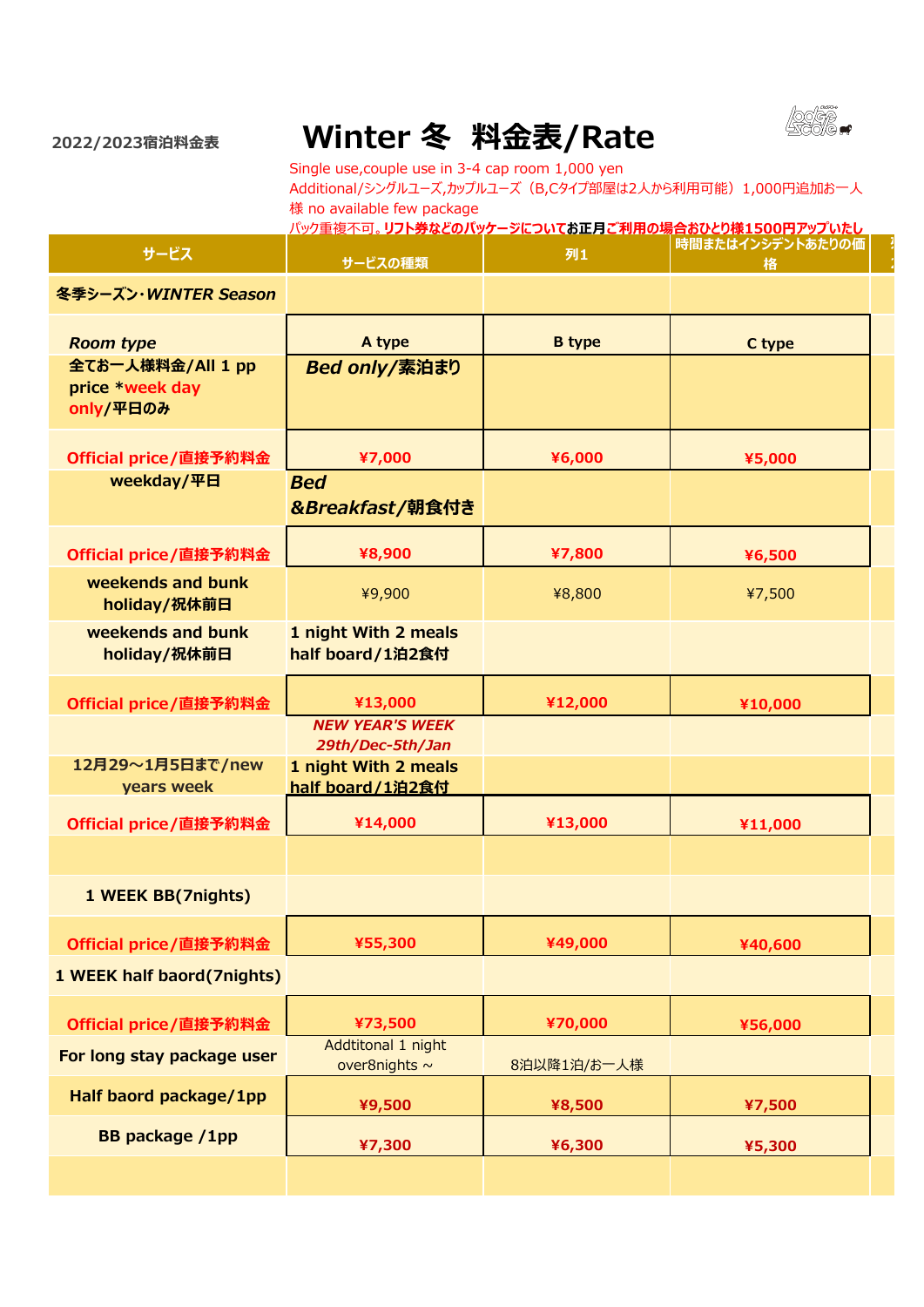| サービス                                              | サービスの種類                                  | 列1                                                                     | 時間またはインシデントあたりの価<br>格                  |
|---------------------------------------------------|------------------------------------------|------------------------------------------------------------------------|----------------------------------------|
| 1 month BB package                                |                                          |                                                                        |                                        |
| Official price/直接予約料金                             | ¥210,000                                 | ¥192,000                                                               | ¥159,000                               |
|                                                   |                                          |                                                                        |                                        |
| 1 month B, O package                              |                                          |                                                                        |                                        |
| Official price/直接予約料金                             | ¥180,000                                 | ¥162,000                                                               | ¥129,000                               |
|                                                   |                                          |                                                                        |                                        |
|                                                   | <b>Original package</b>                  |                                                                        |                                        |
| 1.sinire plan/シニアプラン                              | 60yrs~minimum<br><b>2nights~</b>         | week day only available                                                |                                        |
| <b>Must be showed</b><br>ID/証明書必須                 | 1st/ March -30th/March                   | 15% off from Total fee                                                 |                                        |
| 2. with ground children                           | 15th/March-30th/March                    |                                                                        |                                        |
| <b>Must be showed</b><br>ID/証明書必須                 | Minimum 2nights~                         | 20% off from Total fee                                                 |                                        |
|                                                   |                                          |                                                                        |                                        |
| Kokeshi doll painting<br>plan/こけし体験料金             | standard fee plus<br>¥1200/1泊料金+1200円    | <b>Plus</b><br>ドリンク、ケーキセット2000円/<br>drink, cake set¥2000               |                                        |
| <b>Single parent</b><br>plan/シングルマザー・ファーザープラ<br>ン | <b>20% off</b>                           | Must be showed ID if<br>not show any iD No<br>available必ず証明書提示の<br>み可能 |                                        |
| <b>Japanese basic cooking</b><br>class            | 1PP ¥2,500                               |                                                                        |                                        |
| <b>Course guide</b>                               | 1. with native English<br>instractor     | 2. with mao weekends<br>only                                           | detail/詳細はお問い合わせくだ<br>さい               |
|                                                   | <b>Please ask detail</b>                 | 1~2人/1~2p ¥3,500PP<br>/一人                                              | 3~6人/3~6P<br>¥2,500P<br>$P/-\lambda$   |
| 食事のみ追加する場合 dinner<br>cours /1人tax service         | Dinner course ¥4,000<br>yen/PPお一人様       | 事前予約をお願いいたします                                                          | Please notify in early bird<br>booking |
|                                                   |                                          |                                                                        |                                        |
| 犬料金/ Dog price/1dog/1匹                            | ¥1500                                    | Twin, lofted room only<br>OK/ツイン、メゾネットのみ可                              |                                        |
|                                                   |                                          | Twin, lofted room only<br>OK/ツイン、メゾネットのみ可                              |                                        |
| Early check in /1pp/1人                            | ¥500                                     | Till 10:00 checke in                                                   |                                        |
| <b>Car parking</b>                                | 1 room 1 car free<br>1部屋1台無料<br>$\prime$ | 1部屋1台追加事/<br><b>Additional 1 car in 1</b><br><b>room ¥1000</b>         |                                        |